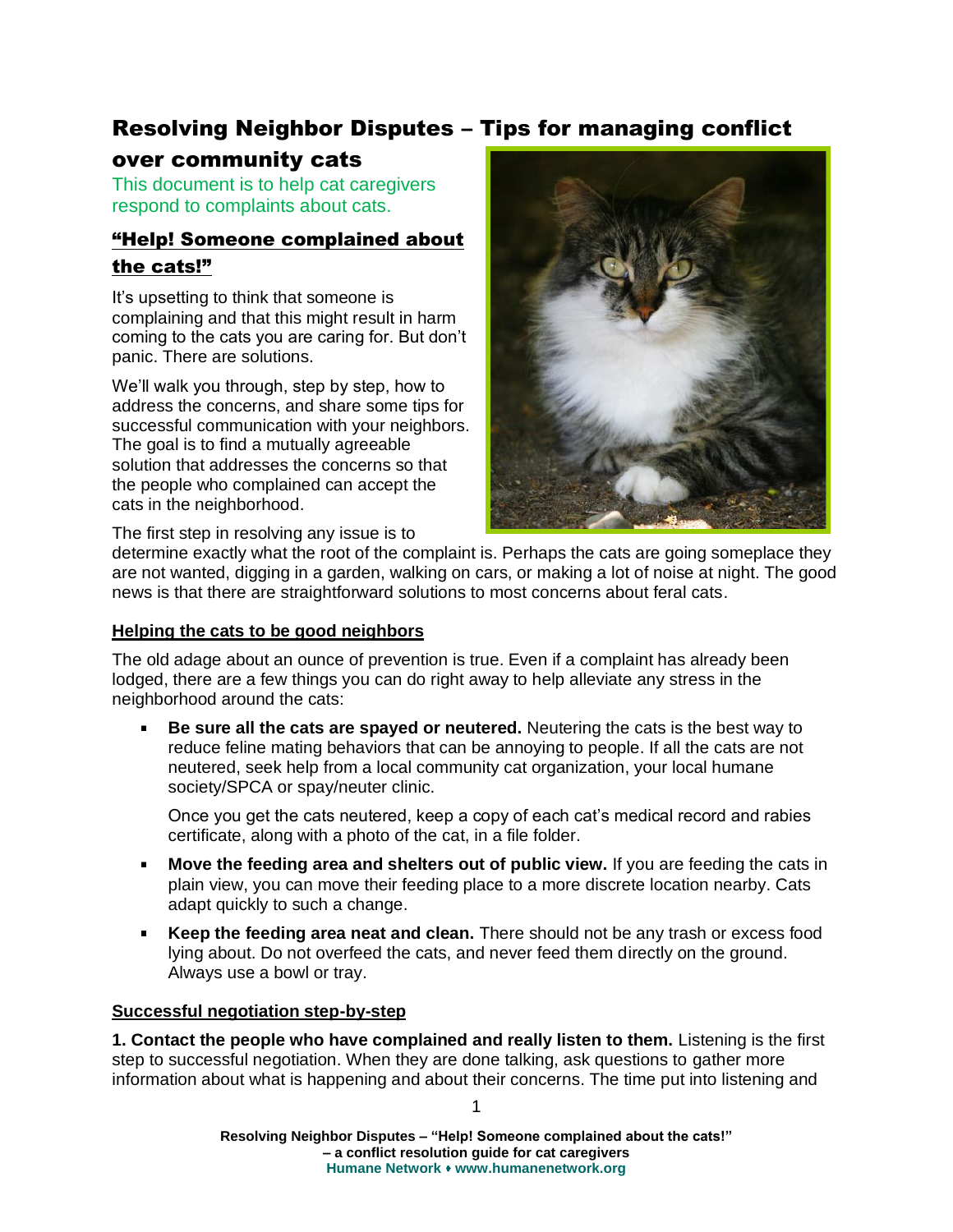asking questions is a worthwhile investment. It gives you the information you need to address the issue and it allows them to become more open to you.

When you ask people about their concerns and just listen – without trying to jump in immediately with explanations and solutions – it puts them in the mood to listen to you. Let them get it all off their chest. Once they have had their say, most people are in a better frame of mind to listen to you.

**2. Understand their perspective and look for any common ground.** Try to see things from their perspective. Perhaps all you can agree on initially is that they feel upset. In that case, perhaps you can honestly say something like, "I can see how this has created a problem for you." From their perspective, it *has*, so you can be genuine in saying this. We all feel better and more open when we feel understood.

Perhaps you can also agree that you want to find a solution that works for all involved.

If you can find some point of agreement, some common ground, then you are on their side and are looking for a solution with them, rather than being against them.

**3. Use active listening.** Explain that you want to be sure that you understand their concerns so that you can develop effective solutions. Then try recounting the concerns back to them, so that they can further clarify them for you.

Take care to be sincere and not to sound judgmental. Even if you do not think their concerns are very serious or legitimate, trivializing them will cause you to lose credibility and the opportunity to advocate effectively for the cats

**4. Explain why there are cats out there.** Feral cats (often called community cats), like raccoons and possums, have become part of the landscape of our communities. They are found in virtually all communities across the country and around the world.

These cats and their offspring are the victims of abandonment, accidental loss, and human failure to get their pets spayed or neutered.

It might appear that if you just stopped feeding them the cats would go away, but in practice this is not what happens. Instead it usually leads to an increase in nuisance behavior, such as scavenging through trash, as the cats search for food.

**5. Explain why removal is not a good option.** Removing the cats is not the solution it might appear to be. In reality, when cats are removed, new cats and other animals migrate into the area to fill the void. This is known as the vacuum effect.

With Trap-Neuter-Return (TNR), the cat population is controlled and the resident cats maintain their turf, preventing other animals from migrating into the area. (If the neighborhood has removed cats in the past, that would be evidence that removal doesn't work.)

Providing examples of other local TNR successes (or trap and remove failures) may be helpful.

**6. Explain that if the cats are removed, they will be killed.** Many people are not aware of the fate of most animals that end up in shelters. Feral cats are not adoptable, so most are killed right away.

While some people will not care about their fate, many others will be more open to exploring other solutions – they may not want the cats around, but they do not want them to be killed.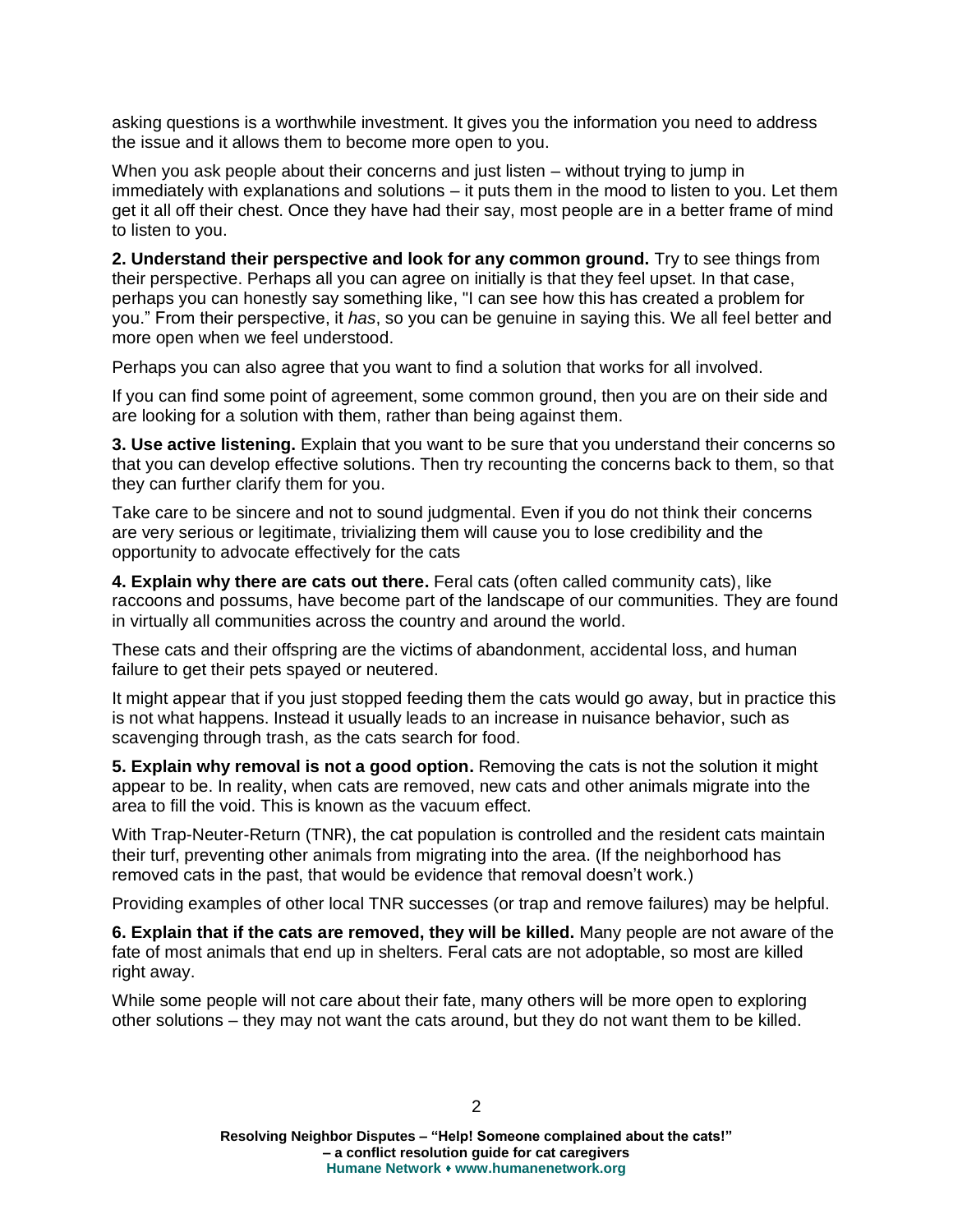**7. Propose some solutions to their specific concerns**: Once you know what the specific complaint is, you can respond to it, whether by moving the feeding station, providing litter boxes and deterrents to digging in gardens, or building new shelters to keep cats off cars.

You will need to let your neighbors know exactly what you plan to do, and why this ought to help solve the problem. While you do not want to let the situation drag on, it may be helpful to tell your neighbors that you are going to do some research and will get back to them in a day or two with a plan to address their concerns. This gives you time to consult the "Addressing Common Concerns about Outdoor Cats" fact sheet, think through possible solutions, and devise a plan. Also, taking time to work out a solid plan helps demonstrate that you are taking your neighbors' concerns seriously and not just giving them a canned response.

Include in the plan a timeline for when each action will be taken and for checking back with the neighbors to see if there has been an improvement.

**8. Follow up.** Be sure to do what you have promised to do promptly, including contacting the neighbors to see if the solution is working. If it is, that's great! If not, don't give up. Try a different strategy to address the problem, again setting a time frame for checking back. Persistence usually pays off!

### **Tips for reaching an agreement**

**Stay calm:** Try not to react emotionally to the complaint. Remember that if you lose your temper, you will lose the neighbors' desire to resolve the problem, and the cats will likely be the ones to suffer as a result.

If you are not able to remain calm, enlist the help of a cool and collected friend who is willing to talk to the neighbors on your behalf.

**Don't dismiss the complaints as silly:** 

While the issue may seem silly to you, it's real to the other party, and for the sake of the cats, you want to find a way to work with your neighbors.

Saying things like "Cats just don't do that!" or



implying that the issue is trivial will usually only make the other party dig in and cling to their position.

**Use the magical power of listening:** Listen respectfully and carefully to what your neighbors have to say. What you learn will help you resolve the concern and protect the cats.

Remember, the complainant is going to give you the clues to fix the problem. For example, you may learn that the concern is not about the feral cats in the area, but about someone's pet cat that is wandering. Or you may gain an understanding of the specific concerns the neighbor has and be able to address them using the solutions offered in the "Addressing Common Concerns about Outdoor Cats" fact sheet.

**Show a genuine interest in understanding the problem:** Politely ask for any other information that may help you address the concern: What time of day do they see or hear this behavior? What does the cat look like? Where is the behavior occurring? Ask to see the location(s).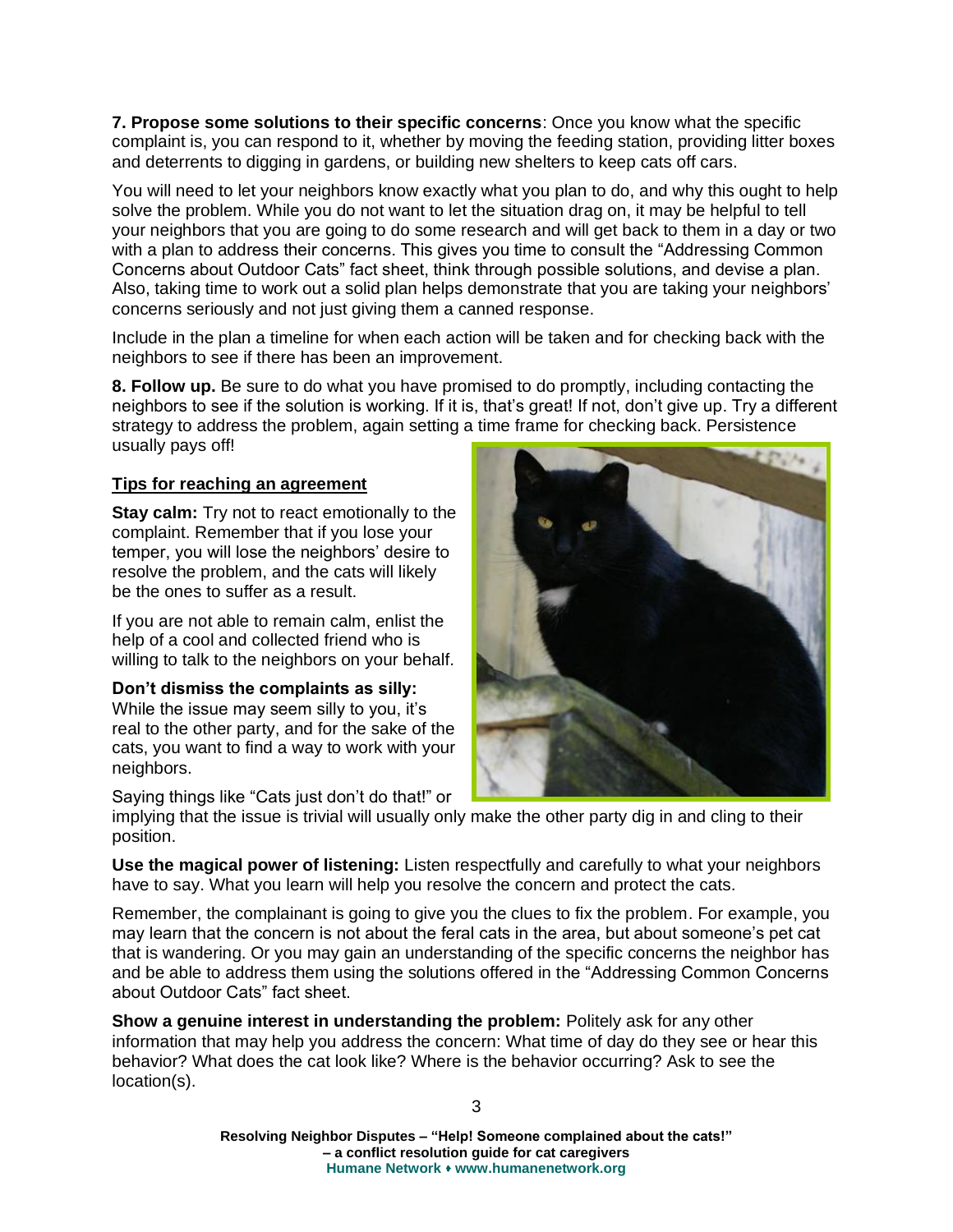Ask if you may come by to observe the behavior so that you can see the cat in question. Sometimes you will discover that it is not a colony cat, but a neighbor's pet, a wild animal, or a new colony cat that you did not know about.

**Get into problem-solving mode:** Genuinely try to resolve the problem. Some neighbors will appreciate the mere fact that you are trying and will be more willing to work with you not to have the cats removed.

**Don't make it about you:** Remember, the goal is to get your neighbors to feel okay about having the cats around.

Don't tell the neighbors about how much you have done or how upset the complaint made you feel. If you are even temped to start talking about you, stop yourself! Instead, focus on understanding how the neighbors feel and what their problems are. Then calmly explain how Trap-Neuter-Return (TNR) rather than removing the cats is going to benefit them and how you will address their specific concerns.

**Know your facts:** Find out all you can about TNR. Explain why moving the cats away will not work. You'll want to be able to explain the vacuum effect to your neighbors. The list of benefits of TNR below may provide some helpful talking points.

**Go in pairs:** You do not want your neighbors to feel outnumbered, but it can be helpful to bring a calm friend or a skilled fellow cat advocate along. Let the neighbors know up front that you would like to work together to solve the problem, that you are there to gain an understanding of their perspective and to resolve the issues, and you have brought your friend along to help.

**Provide a timely response:** Once you reach an agreement, be sure to take timely action to keep your end of the bargain. Check back to see if the neighbors notice a difference.

**Know when to bring in outside help:** Sometimes it's not really just about the cats, it's about an issue the neighbors have with you or your family. If the cats are just one of several complaints, it's best to get someone else to help with mediating the grievances.

#### **Avoid these three misconceptions**

#### **"How can people be so uninformed!!??"**

Many people do not understand why removing all the cats will not solve the problem, or why they cannot be put into a shelter to be adopted or live out their lives. Others think that if you just stop feeding, the cats will go away.

Most people will not be as knowledgeable about cats as you are, but don't be aggravated with them. Instead, view it as an opportunity to share information. You need to be able to explain TNR calmly and in a tone that is not condescending – after all, no one likes to be spoken down to.

#### **"They must be cat haters!!"**

Many caregivers think that people who complain must be cat haters, but in fact, most people do not hate cats – but they do dislike having to cope with what they view as a problem. If you assume that the neighbors hate cats, you'll miss the opportunity to address the problem and protect the cats. In most cases, if you can resolve the concerns, people will agree to coexist with the cats.

#### **"To know cats is to love them!"**

Don't expect everyone to love cats: The fact is that not everyone will love cats the way you do. Telling people that cats are beautiful animals, or that they have a right to be there, is not going

4